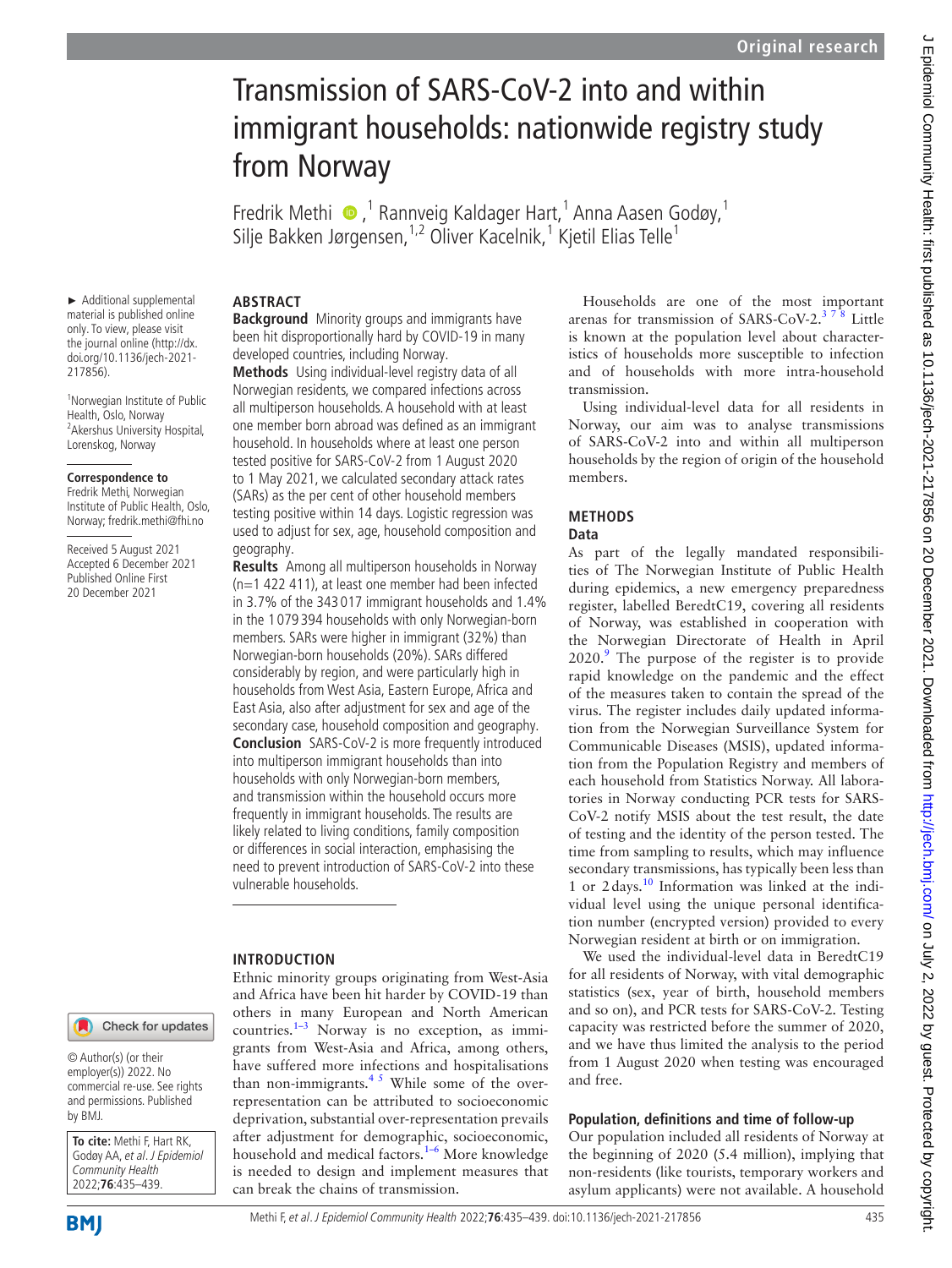comprises every resident of one dwelling (excluding institutions), typically one family living in the same housing unit at the same address. We restricted the analyses to individuals who were living in households with at least two members.

A household with at least one member born abroad was classified as an immigrant household. We further divided households into seven regional entities: Africa, Americas/Oceania, East Asia, Eastern Europe, New EU-members, West Asia and Western Europe ([online supplemental S-Figure 1](https://dx.doi.org/10.1136/jech-2021-217856)). To be able to make non-overlapping household definitions, we put immigrant households with members born in more than one region (in addition to Norway), in a separate category ('multiple countries of origin').

We focused on households with at least one member with a positive PCR-test for SARS-CoV-2 between 1 August 2020 and 1 May 2021, with follow-up time to 15 May 2021. The first member of a household who tested positive in a PCR test was defined as index case.

Following the literature, secondary attack rates (SARs) were calculated as the share of household members (excluding the index case in both the numerator and denominator) with a positive test within 14 days after the sampling date of the index case  $(SAR14).$ <sup>11</sup> SAR14 was calculated for the overall sample, as well as by the households' region of origin.

#### **Analyses**

We described characteristics of households with an index case and compared them to the overall population of multiperson households. We then calculated the per cent of households with secondary infection, and calculated SAR14 for immigrant and non-immigrant households separately, both aggregated and by region. To gauge robustness, we ran a separate regression analysis with a different immigrant definition [\(online supplemental](https://dx.doi.org/10.1136/jech-2021-217856)  [S-Table 1\)](https://dx.doi.org/10.1136/jech-2021-217856), and ran analyses including households with more than one index person ('co-indexes') [\(online supplemental S-Table 2](https://dx.doi.org/10.1136/jech-2021-217856)). To check that as good as all secondary cases were captured by 14 days, we also calculated SAR from 1 through 30 days after date of index case; to check that results were not driven by frequency of testing, we calculated the per cent of household members who had been tested from 1 through 30 days after date of index case; and to check that results were not driven by variation in increasing vaccination during the spring of 2021, we calculated SAR14 by calendar month. 95% CIs were calculated using the Wilson method. To explore robustness of SAR14 by region to compositional differences (sex, age, household composition and geography), we ran a logistic regression model on the sample of all non-index household members, with secondary infection by 14 days as the outcome variable. All variables were included as categorical variables, that is, sex (male/female), age (0–9, 10–19, 20–29, 30–39, 40–49, 50–59, 60–69 and 70 or above), household members (two, three, four, five, six and seven or more), presence of both at least one household member below the age of 20 and at least one household member above the age of 60 (yes/no) and county of residence (the 11 administrative counties of Norway). The statistical software used was Stata MP V.16.

#### **RESULTS**

#### **Background statistics**

Among multiperson households in Norway (n=1 422 411), immigrant households (n=343017) comprised more members on average (3.2) than households with only Norwegian-born members (2.8); see [online supplemental S-Table 3.](https://dx.doi.org/10.1136/jech-2021-217856) The per cent of households that included members both below 20 and above

60 years of age was also higher (3.6% vs 1.7%). Members of immigrant households were on average younger (33) than households with only Norwegian-born members (40), and particularly so for households with members born in Africa (28) and West Asia (30) ([online supplemental S-Table 3\)](https://dx.doi.org/10.1136/jech-2021-217856).

The share of households with at least one member hospitalised or dead from COVID-19 was higher in immigrant (0.4% households with hospitalised member, 0.02% households with dead member) than Norwegian-born households (0.1 %, 0.01%) ([online supplemental S-Table 3\)](https://dx.doi.org/10.1136/jech-2021-217856). Households from West Asia were among the most severely hit, with 1.1% having at least one member hospitalised and 0.06% having at least one dead member.

In 57% of immigrant households, at least one member had been tested, while this was the case in 49% of households with only Norwegian-born members. Testing was most frequent in households from West Asia (63%) and Africa (62%).

## **Transmissions into households**

The share of all immigrant households (tested or not) with at least one member infected was 3.7%, compared with 1.4% in households with only Norwegian-born members; see [online](https://dx.doi.org/10.1136/jech-2021-217856) [supplemental S-Table 3](https://dx.doi.org/10.1136/jech-2021-217856). There was substantial variation across regions, with at least one member having been positive in 7.6% of West Asian and 6.9% of African households.

The high infection rates are not likely to be a result of more testing in immigrant households, as the share of the tested households that tested positive is also higher in immigrant households.<sup>[12](#page-4-6)</sup>

## **Transmissions within households**

Among the households with an index case, 42% of immigrant households and 29% of households with only Norwegian-born members had at least one secondary member infected by 14 days ([online supplemental S-Figure 2](https://dx.doi.org/10.1136/jech-2021-217856)). After introduction of the virus into the household, more than 50% of households from West Asia had at least one more member infected within 14 days.

SARs (SAR14) were also higher in immigrant (32%) than Norwegian-born households (20%); see [figure](#page-1-0) 1. Results differed considerably by region, with the highest SAR14 in households from West Asia (38%), Eastern Europe (36%), Africa (33%) and East Asia (31%). Results from the logistic regression model ([figure](#page-2-0) 2; [online supplemental S-Table 4\)](https://dx.doi.org/10.1136/jech-2021-217856) show that the elevated



<span id="page-1-0"></span>**Figure 1** Secondary attack rate (SAR14). Note: It shows the percentages of household members that tested positive within 14 days after the index person tested positive, by region of birth.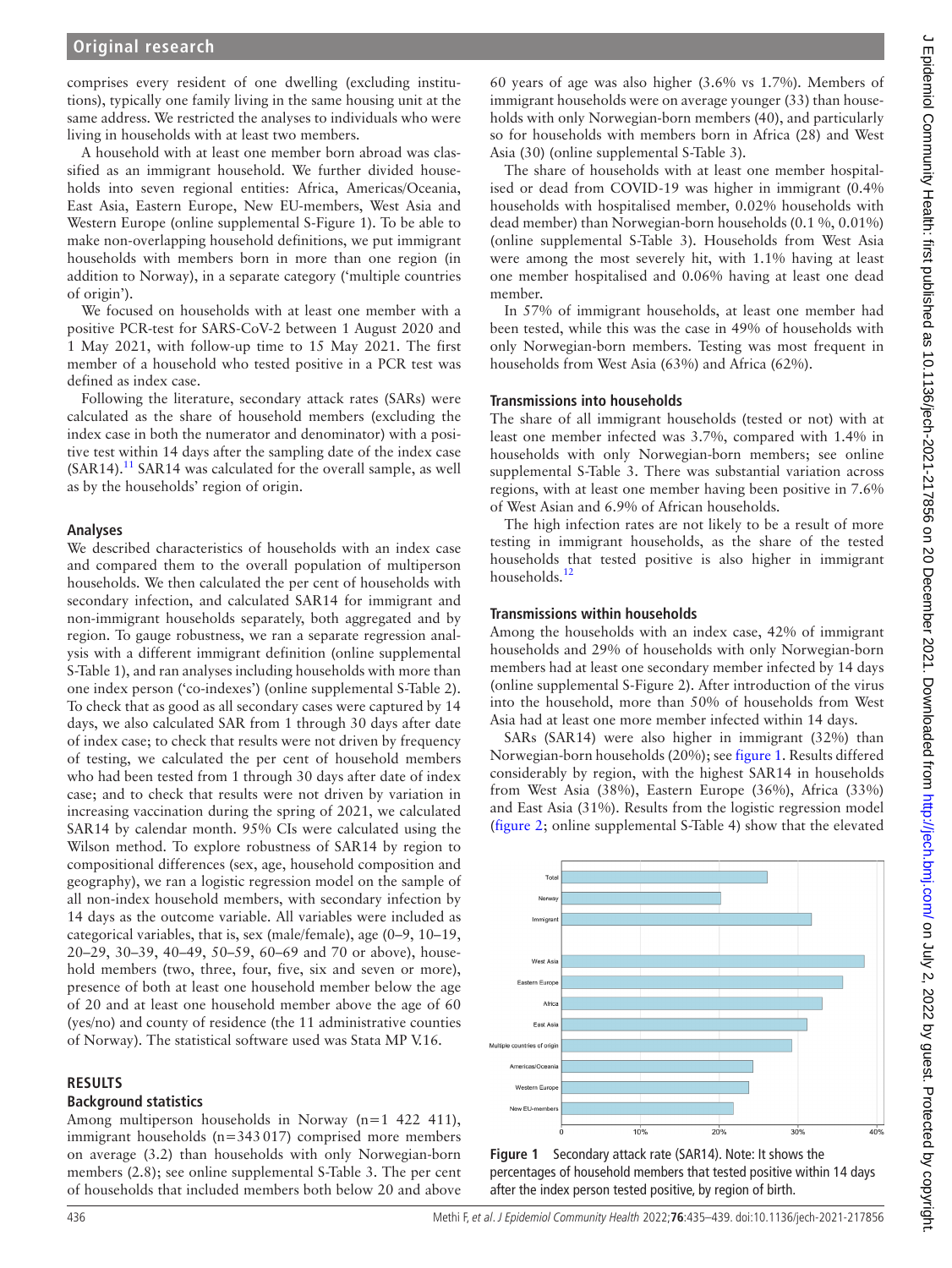

<span id="page-2-0"></span>**Figure 2** Logistic regression. Note: Logistic regression showing the OR of being infected within 14 days after index person tested positive, using households with only Norwegian-born as baseline. Crude models contain no confounders, +Age and sex adjusts for age in categories and dichotomous sex, +HHsize additionally accounts for the number of persons in each household and whether the household is generational and +County additionally adjusts for the county of residence. All models contain SEs clustered on the household. Markers shows the estimated OR with the corresponding 95% CI.

secondary transmissions by 14 days in immigrant households changed little when adjusting for age, sex and household size. When also adjusting for county of residence, the difference between Norwegian-born and immigrants decreased slightly for all regions, suggesting that immigrant households may have elevated SAR14 partly because they live in high-prevalence Norwegian counties.

In our preferred specification, co-index households are excluded from the sample; retaining these households in the estimation sample produces very similar results [\(online supple](https://dx.doi.org/10.1136/jech-2021-217856)[mental S-Table 2\)](https://dx.doi.org/10.1136/jech-2021-217856). The share of household members tested within 14 days after the index case is high for all groups, although the testing rates in immigrant households were slightly below that of Norwegian-born households up to about 9days after index positivity, and thereafter higher [\(online supplemental](https://dx.doi.org/10.1136/jech-2021-217856)  [S-Figure 3](https://dx.doi.org/10.1136/jech-2021-217856)). SAR14 tended to increase over calendar time, but it remained about 10 percentage points higher in immigrant than Norwegian-born households in all calendar months [\(online](https://dx.doi.org/10.1136/jech-2021-217856)  [supplemental S-Table 5](https://dx.doi.org/10.1136/jech-2021-217856)).

## **DISCUSSION Principal findings**

Studying all residents in Norway living in multiperson households, we find that registered transmission of SARS-CoV-2 from 1 August 2020 to 1 May 2021 is substantially higher both into and within immigrant households than households with only Norwegian-born members.

Immigrant households were more than two times as likely to have a member infected with SARS-CoV-2 than households with only Norwegian-born members. Once a household member was infected, the SAR by 14 days was more than 50% higher in immigrant households than in households with only Norwegian-born

members. Results differed considerably by region of origin, with households from West Asia hit particularly hard. Main results were not altered by adjusting for age, sex, household composition and county of residence, nor by using different immigrant definitions ([online supplemental S-Table 1\)](https://dx.doi.org/10.1136/jech-2021-217856) or including households with co-indexes [\(online supplemental S-Table 2](https://dx.doi.org/10.1136/jech-2021-217856)).

## **Related studies**

Though there are many studies showing higher infection rates among ethnic minority and immigrant groups originating from West-Asia and Africa also after adjusting for demographic, socioeconomic, household and medical factors, $1-6$  we are not aware of any previous study of transmissions into and within immigrant households. Previous studies of household SAR do not focus on differences in transmission across region of origin, and results on intra-household transmissions of SARS-CoV-2 are inconclusive, as the studies are few and small, with different designs, and report widely varying SARs.<sup>8</sup> <sup>13–21</sup> We observed an overall SAR in line with previous studies, for example, in three systematic reviews Madewell *et al* reported household SAR of 17%,<sup>13</sup> Fung *et al* of 17%<sup>14</sup> and Lei *et al* of 27%,<sup>[15](#page-4-10)</sup> neither providing information about ethnic groups or immigrants.

## **Interpretations**

Norway has based much of its pandemic response on a strategy of coordinated control measures. In the study period, this has included testing everyone after travel abroad and everyone with known exposure or minor symptoms, isolation of positive cases, careful contact tracing and quarantine and testing through the incubation period.

PCR testing has been widely available in Norway, and from August 2020 anyone wanting a test could have one for free by contacting their local municipal test-station. In our data, the frequency of testing in immigrants has exceeded slightly that of Norwegian-born, but higher test frequency among immigrants is unlikely to influence our results as their positivity rate is also higher.

We found substantial differences in the share of infected households and in SARs by household region of origin. The more than two times as high transmission rate into immigrant households than households with only Norwegian-born members, could be related to the immigrant households being significantly larger with accompanying higher aggregated risk of one of the members being infected. Moreover, immigrants tend to live in urban areas that have had higher infection rates,<sup>5</sup> and more often work in high-risk occupations, $^{22}$  which may also explain some of the higher introduction rates into these households. The government has prioritised vaccine distribution in Norway to areas with high infection rates and a high percentage of multiperson immigrant households. As this went into effect from March 2021, and were reinforced from June 2021, we may start to see declining differences in transmission into (and within) households by immigrant and non-immigrant descent. Differences in social contact patterns, travelling and occupational risks have also been suggested as possible partial explanations.<sup>3422</sup>

A consensus statement from SAGE in the UK concludes that households are important drivers of COVID-19 transmission.<sup>[3](#page-4-2)</sup> The paper is based on five published studies. All five studies found that household composition is crucial in understanding spread with a larger risk associated with larger multigenerational households. While they support the idea that household composition may explain additional risk for some ethnic groups, they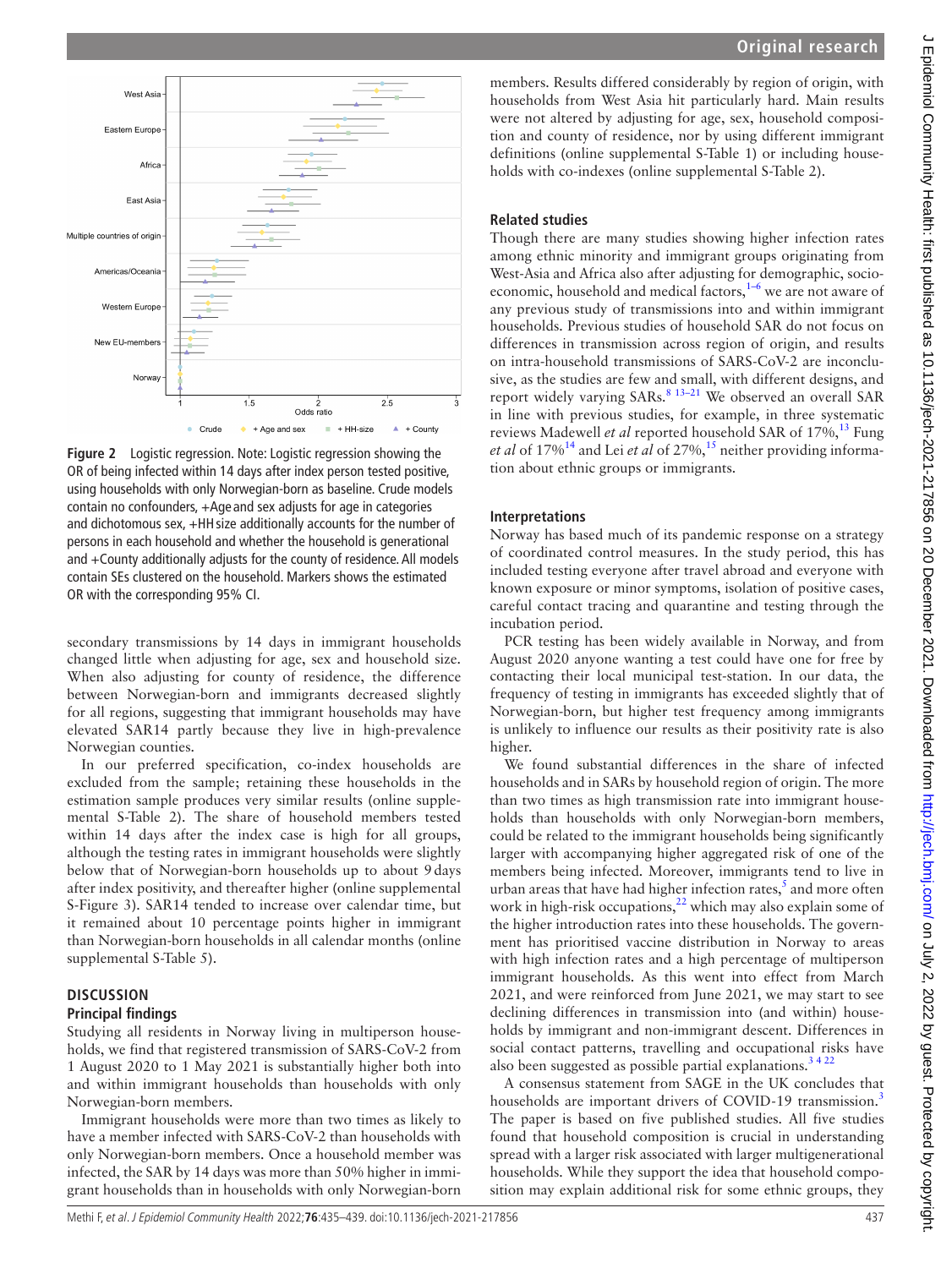do not explain the total additional risk seen in some parts of the population.

We also found substantial differences in secondary transmissions within households by region. This may be related to the composition of the households, and we observe, for example, that the share of immigrant households with members both below 20 and above 60 years of age is more than two times as high in immigrant households than in households with only Norwegian-born members. Nafilyan *et al*[6](#page-4-13) find that part of the ethnic inequalities in mortality can be explained by living in a multigenerational household, and Telle *et al*<sup>[11](#page-4-5)</sup> have shown that SAR is high from young children to their care givers. Also, older people may develop more symptoms and have a higher viral load, which may enhance intra-household spread. We observe households originating from the regions with highest intrahousehold SAR, are also those with most members and with both young and old members in the same household. However, in logistic regression models, we find that the elevated secondary transmission in immigrant households persists after adjustment for household size and presence of both young and old members ([figure](#page-2-0) 2; [online supplemental S-Table 4](https://dx.doi.org/10.1136/jech-2021-217856)).

Not only household size, but also housing space may contribute to the spread of the virus. $4$  Norwegian advice has been that when isolating at home, cases should have as little contact with other family members as possible and their own bathroom and meals brought to them. This is harder in large families sharing smaller living spaces. In Norway, alternative housing to separate infected from non-infected household members has only been offered and accepted to a limited extent. Measures that make alternative housing more appealing, for instance moving the whole household to a larger dwelling, may be considered.

Early testing of the index is important to break the chain of intra-household transmission, but so is also testing of the rest of the household. Small delays in such testing for possible secondary cases may affect intra-household secondary transmis-sions considerably.<sup>[10](#page-4-4)</sup> Our data suggest that testing of immigrant households is somewhat delayed in the first week after index is positive ([online supplemental S-Figure 3\)](https://dx.doi.org/10.1136/jech-2021-217856), and the possible consequences of this deserve further research. We do not know why the testing is delayed, but possible reasons could be differences in health literacy and language difficulties.

The effect of strict travel control measures in preventing virus introduction into immigrant household is also worthy of more research. These should be contrasted with local measures aimed at, for example, increasing trust between immigrant communities and health authorities or restricting the size of social gatherings. Moreover, the municipal contact tracing teams should have access to professional interpreters in the communication with immigrant households.

One possible explanation for the higher intra-household secondary transmission in immigrant households compared with households with only Norwegian-born members has been that the share of more easily transmittable virus variants is higher in these households. Between 1 August 2020 and 1 May 2021, the difference in SAR14 between immigrant and Norwegian-born households varied between 7 and 14percentage points [\(online](https://dx.doi.org/10.1136/jech-2021-217856)  [supplemental S-Table 5](https://dx.doi.org/10.1136/jech-2021-217856)). Prior to the first confirmed case of the alpha variant in Norway in December  $2020$ ,<sup>23</sup> the monthly difference varied between 9 and 12percentage points. Hence, circulation of new variants is not likely to explain the higher SAR in immigrant families.

# **Potential limitations**

We did not have data to confirm that the secondary cases were in fact transmissions from the index case. It is possible that both the index case and the secondary cases had a common external source, or that they were infected by different external sources. Better knowledge of actual directions of transmission within families would improve our ability to evaluate this, for example, by judgements by healthcare personnel following each family or by genomic characterisation of the viruses. However, several transmissions into the same household have been unlikely in Norway as the incidence rate of SARS-CoV-2 has been low throughout the pandemic. Still, immigrants more often live in urban areas with higher infection rates, and more often work in high-risk occupations, possibly making several introduction events into immigrant households marginally more likely than for households with only Norwegian-born members.

A clear advantage of our registry-based study to most other studies is that we do not have attrition: we observe every household, and we can observe all household members in the follow-up period, regardless of motivation to participate in a study or not. Indeed, our data stem from a real-world situation, where detection of secondary cases relates to a combination of the actual transmission of the virus and the behavioural responses to disease and the actual testing regime. $11$ 

## **Conclusions**

By looking at register data of all Norwegian residents living in multiperson households, we see that households with immigrants are both more vulnerable to virus introduction into the household and to subsequent transmission within the household. More knowledge is needed to find the specific measures that can break the chains of transmissions into and within households, especially immigrant households that are hit particularly hard by COVID-19.

# **What is already known on this subject**

- $\Rightarrow$  We know that ethnic minority groups have been hit disproportionally hard by COVID-19, but less is known about why this is so.
- ⇒ We do not know whether there is more transmission into immigrant household or whether there is higher intrahousehold transmission in immigrant households.

# **What this study adds**

- ⇒ We find that the transmission of SARS-CoV-2 is both more frequent into, and within, multiperson immigrant households compared with multiperson households with only Norwegian-born members.
- $\Rightarrow$  For some immigrant groups, the share of household members testing positive within 14 days after the index case is almost two times as high as for households with only Norwegianborn members.
- ⇒ Adjusting for age, sex, household composition and county of residence does not substantially alter the results.

**Correction notice** This article has been corrected since it first published. A typographical error has been corrected in the Results section of the Abstract.

**Acknowledgements** We would like to thank the Norwegian Directorate of Health, in particular Director for Health Registries Olav Isak Sjøflot and his department, for excellent cooperation in establishing the emergency preparedness register. We